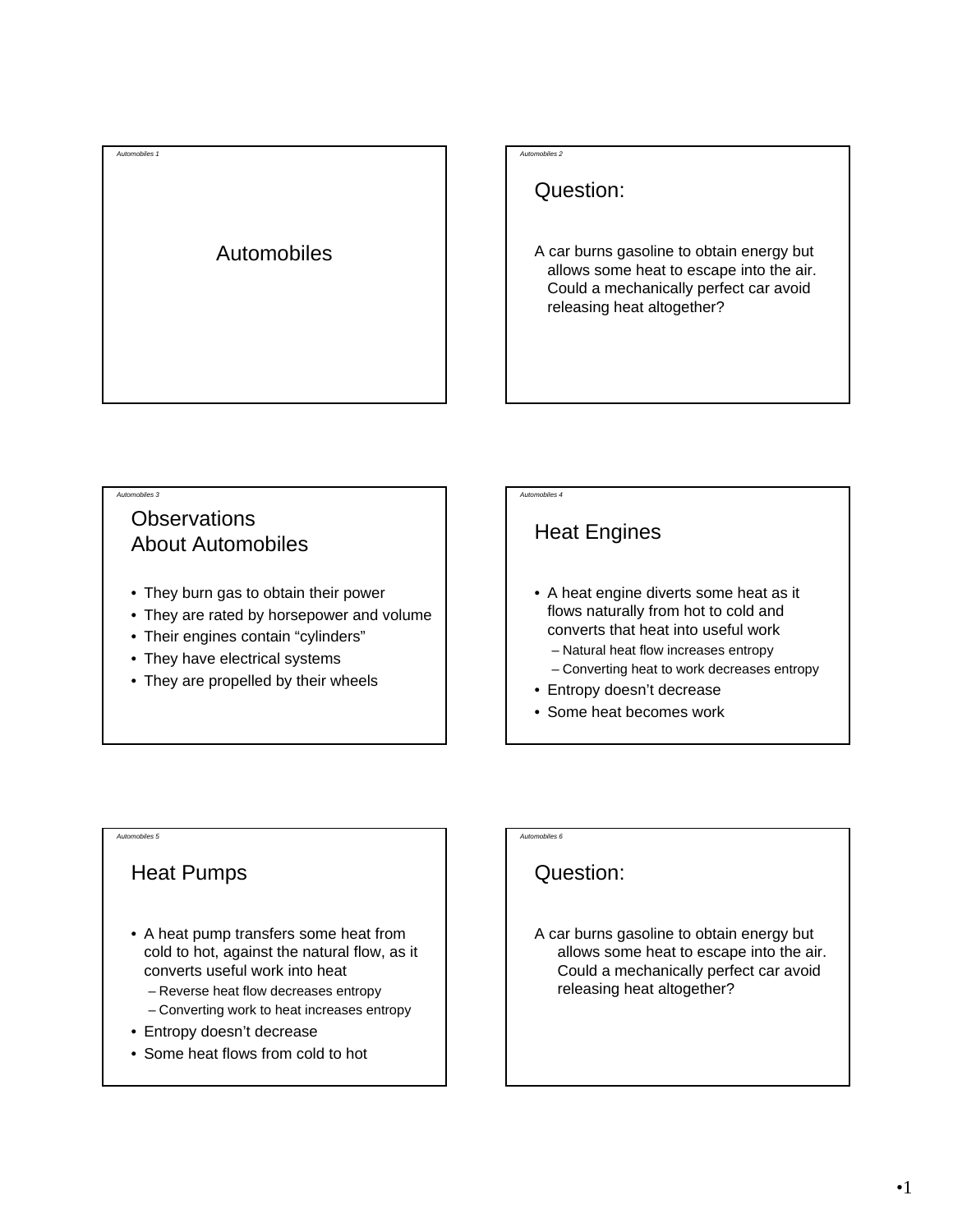### **Efficiency**

- As the temperature difference between hot and cold increases
	- Heat's change in entropy increases
	- A heat pump becomes less efficient
	- A heat engine becomes more efficient

#### *Automobiles 8*

### Internal Combustion Engine

- Burns fuel and air in enclosed space
- Produces hot burned gases
- Allows heat to flow to cold outside air
- Converts some heat into useful work

*Automobiles 9*

### Four Stroke Engine

- Induction Stroke: fill cylinder with fuel & air
- Compression Stroke: squeeze mixture
- Power Stroke: burn and extract work
- Exhaust Stroke: empty cylinder of exhaust

### *Automobiles 10*

### Induction Stroke

- Engine pulls piston out of cylinder
- Low pressure inside cylinder
- Atmospheric pressure pushes fuel and air mixture into cylinder
- Engine does work on the gases during this stroke



#### *Automobiles 11*

### Compression Stroke

- Engine pushes piston into cylinder
- Mixture is compressed to high pressure and temperature

• Engine does work on the gases

during this stroke



#### *Automobiles 12*

### Power Stroke

- Mixture burns to form hot gases
- Gases push piston out of cylinder
- Gases expand to lower pressure and temperature
- Gases do work on engine during this stroke

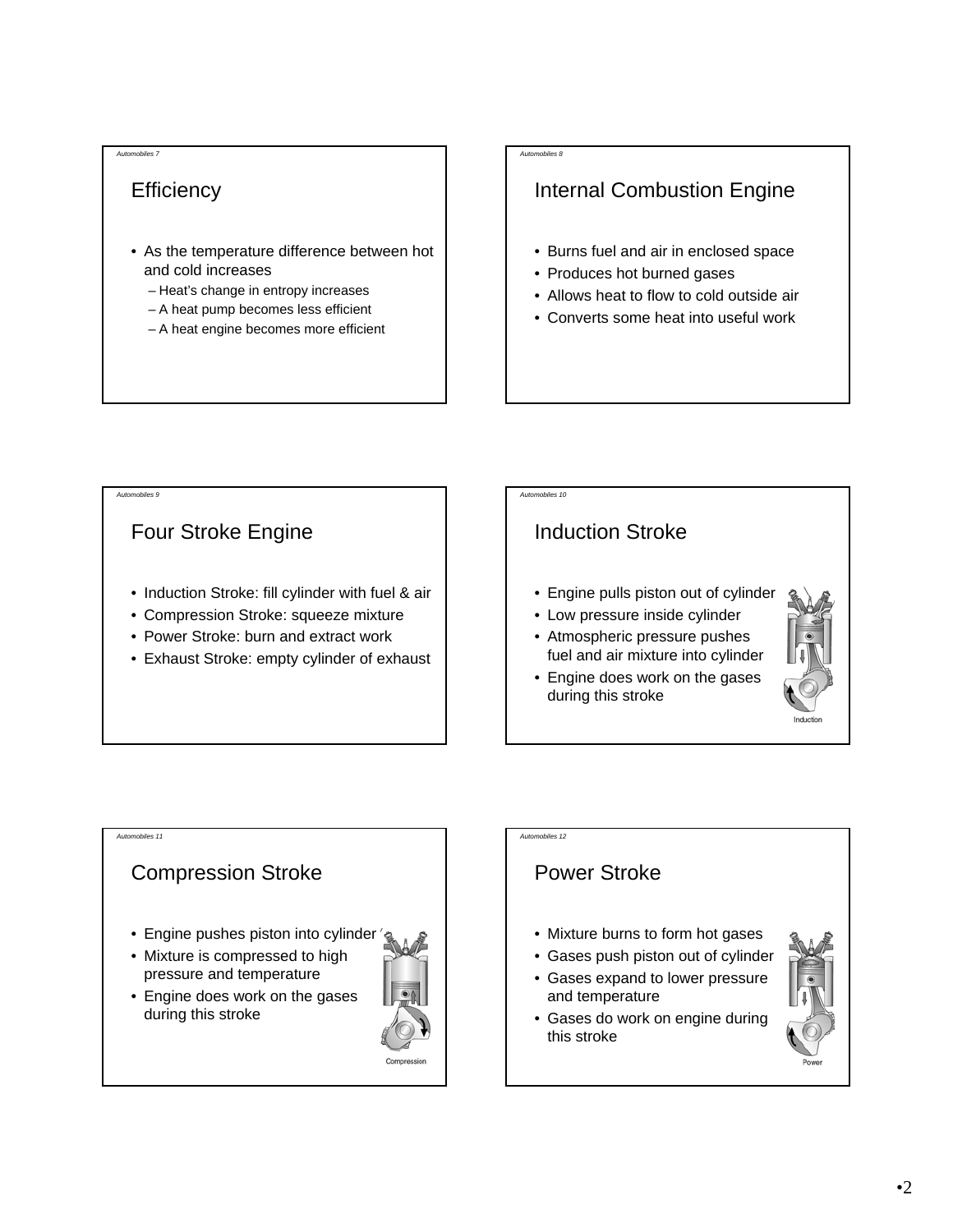### Exhaust Stroke

- Engine pushes piston into cylinder
- High pressure inside cylinder
- Pressure pushes burned gases out of cylinder



• Engine does work on the gases during this stroke

#### *Automobiles 14*

### Ignition System

- Car stores energy in an electromagnet
- Energy is released as a high voltage pulse
- Electric spark ignites fuel and air mixture
- Two basic types of ignition
	- Classic: points and spark coil
	- Electronic: transistors and pulse transformer





## *Automobiles 18* Engine, Step 3 • Burned gases after ignition • Pressure = Very high • Temperature = Very hot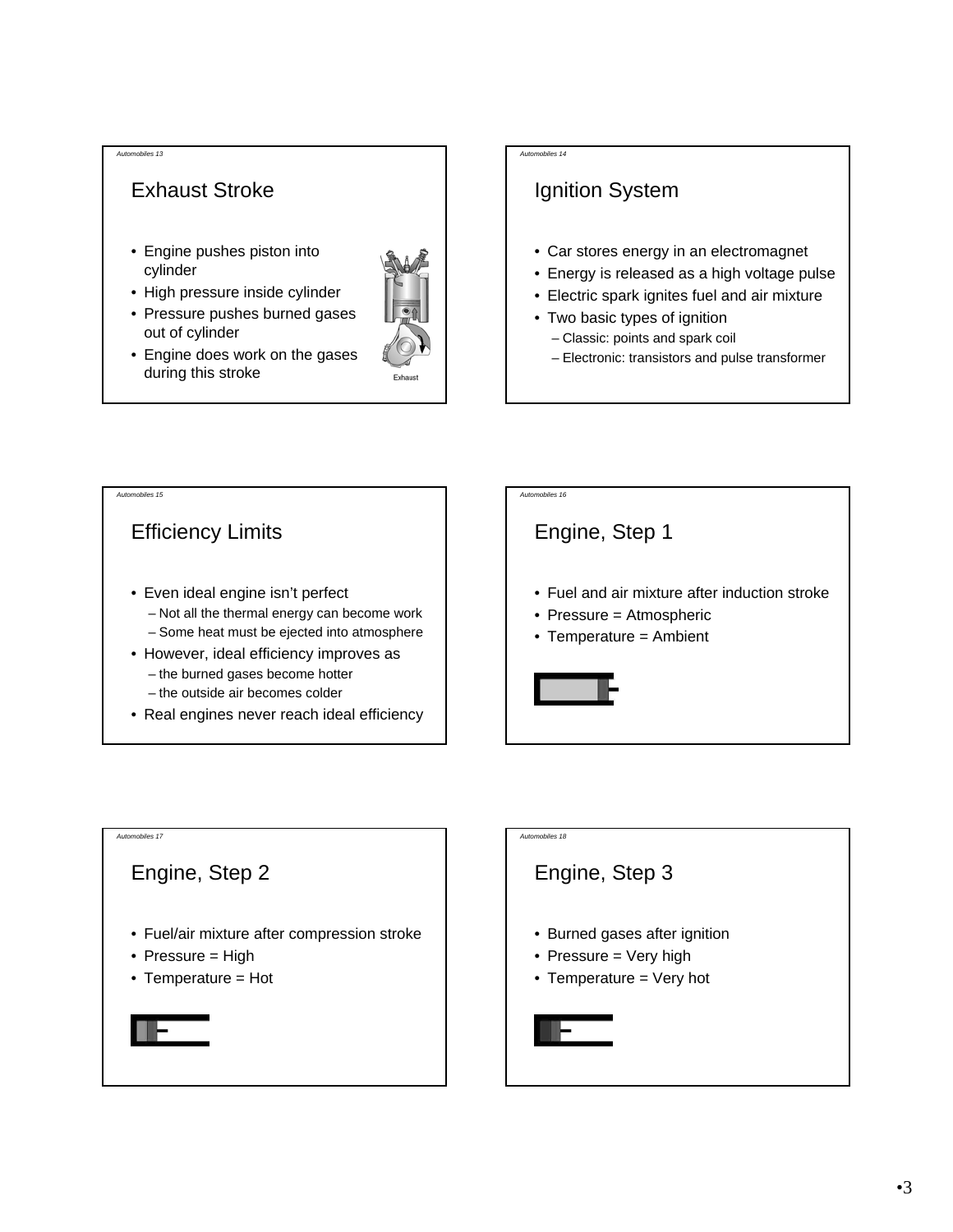





### Vehicle Pollution

- Incomplete burning leaves carbon monoxide and hydrocarbons in exhaust
- Accidental oxidization of nitrogen produces nitrogen oxides in exhaust
- Diesel exhaust includes many carbonized particulates

#### *Automobiles 24*

### Catalytic Converter

- Platinum assists oxidization of carbon monoxide and hydrocarbons to carbon dioxide and water
- Rhodium assists reduction of nitrogen oxides to nitrogen and oxygen.
- Catalysts supported on high specific surface structure in exhaust duct: catalytic converter